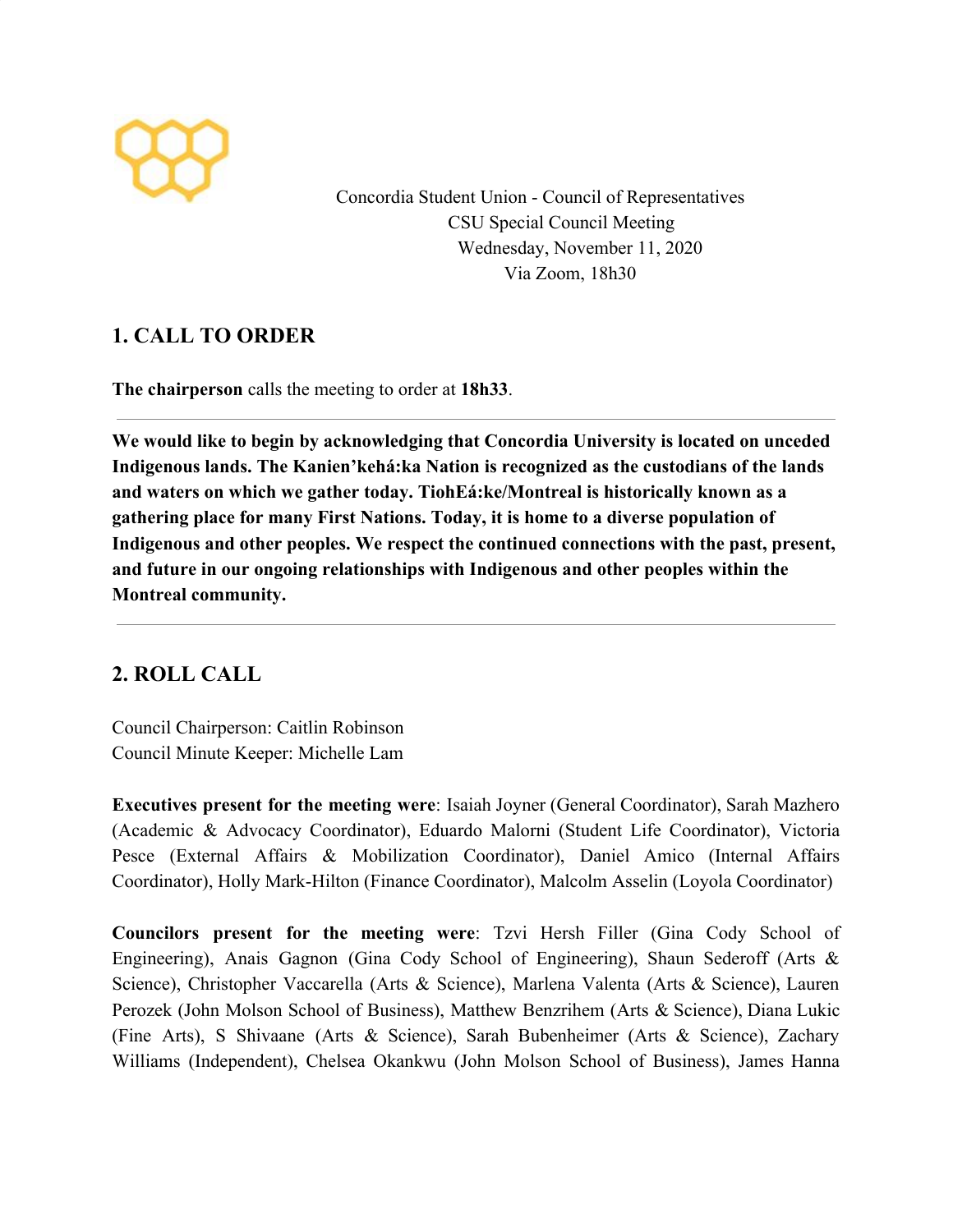(Gina Cody School of Engineering), Arieh Barak (Independent), Jarrad Haas (Fine Arts), Roman Zelensky (Arts & Science)

#### **Executives absent for the meeting were: Victoria Pesce**

**Councilors absent for the meeting were**: Howard Issley (John Molson School of Business), Harrison Kirshner (John Molson School of Business), Jeremya Deneault (John Molson School of Business), Margot Berner (Arts & Science), Yasmine Yahiaoui (Arts & Science)

**Daniel Amico** moves to excuse **Victoria Pesce, Harrison Kirshner, and Howard Issley**. Seconded. Motion passes.

## **3**. **APPROVAL OF THE AGENDA**

**Tzvi Hersh Filler** motions to approve the agenda and all items under consent. Seconded by **James Hanna**. Motion passes.

### **4. MOMENT OF SILENCE OF REMEMBRANCE DAY**

## **5. CONSENT AGENDA**

### **6. PRESENTATIONS AND GUEST SPEAKERS**

#### **a) Presentation on Benjamin Prunty**

**Eduardo Malorni:** I met Ben over a year ago. My relationship with him is professional, we worked on the Hive together. The CSU was a large part of his life and he gave a lot to it. Ben joined the CSU 8 years ago, during the November 2012 byelections. He took four months for him to decide that he wants to be an executive. He ran for an executive role as VP Sustainability. He took up that role right after the election and did the entire 2013-2014 mandate with that position. He then formed *COmmunity Matters* where he ran as the President. Following that, he was a councillor. If you noticed the DOB you'll see that he was quite older when he joined, he was 24 when he first joined. He stayed for four years, which is a very long time at the CSU. It wasn't until he joined *Community Matters* when things started to take off. He strongly believed in community and the relationships he built, he was always excited about working on projects. He strived for a strong community. History will see that he achieved in creating that community. Ben is committed to social projects by bringing tangible benefits to people, and promotes a culture of reduced hierarchy capacity building and solidarity. He was a Marxist, he was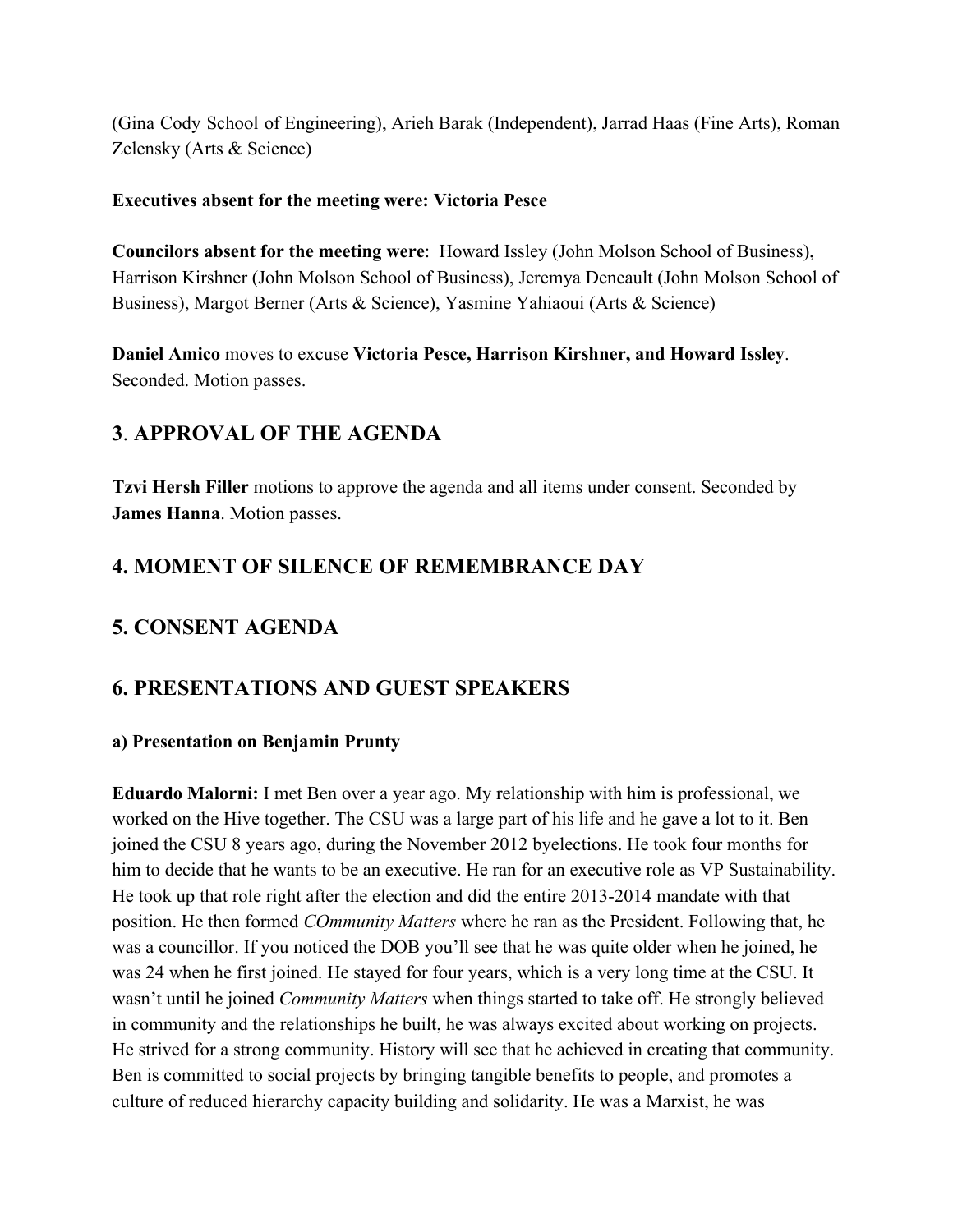radically-left in his beliefs, and anticapitalist. Ben's legacy is that he was the co-founder of the Concordia Food Coalition, co-founder of the Hive Cafe Solidarity Cooperative, and the co-founder of Solidarity Economy Incubation Zone. He and his team worked on the CSU daycare, Woodnote, Reggie's, fossil fuel divestment campaign, and transition conferences. Working with Ben was working with an unstoppable force. People thought it was crazy that the CSU could start all of these projects, but Ben didn't care. The thing I remember most is how he would say "you have to talk to this person" because he knew they would be able to help me achieve my goals. Concordia gave him the CCSL Outstanding Contribution Award as an acknowledgement for all the work he did. It is hard to give this award to CSU executives, but Ben went so far above and beyond that they gave him the award. The April 2, 2015 "Day of Reflection" for Anti-Austerity Protests led to a few MAs to go on strike. He fought for that strike, and the school deemed that day to be a "Day of Reflection". The school had so much respect for him and Alan Shephard willingly gave students the day off to protest because Ben was so persistent on it. The CSU is capable of doing anything, all of these CSU initiatives and projects began because of him. Ben was able to make people feel like they can do anything they want. The last time I spoke to Ben, I visited him in the summer, and we spoke about COVID and the Hive reopening. He cut me off and asked me about my mental health. I thought it was odd and was confused. He told me that the CSU is one of the hardest environments to survive in, and how it damaged him, and how he felt dehumanized by it. He spoke to how stressful it was in the long term. After every council meeting, I would get a message from Ben checking in on me. It hurts that tomorrow I won't get that message from him. The date of that message was Oct 29, three days before he took his life. As his mental health was deteriorating, Ben still found time to check up on others. That's the community that he wanted. The CSU still has the potential to help the students and improve the school. That's what Ben would have wanted to see again. We have a good opportunity to build on projects to help the students. We should all continue with those goals. This is where the story ends.

**James Hanna** motions for a five minute recess. Seconded. Motion passes.

#### **b) Space Concordia**

**Melize Ferrus:** The referendum question is as follows.

Space Concordia (SC) is a multidisciplinary student society engaged in all facets of space, from design projects, educational activities and public engagement to cutting-edge research. SC provides students with the opportunity to get involved with projects such as:

- Satellites
- Rockets
- Rovers
- Space-focused educational content for youth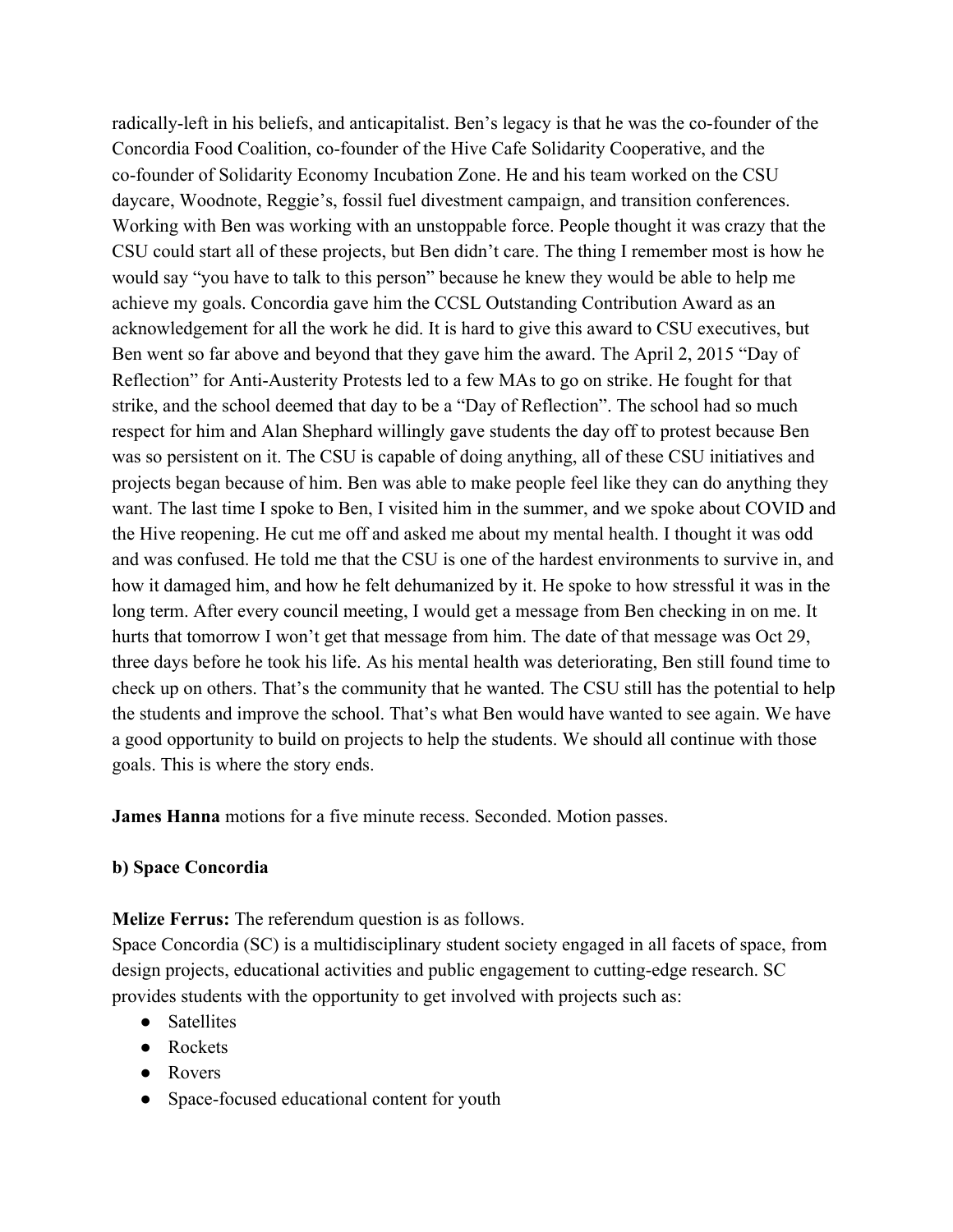- Public engagement campaigns
- Events (social, networking, conferences, and workshops)
- Space health research
- Special projects

Through this undergraduate fee levy, SC wishes to

- Give all Concordia students an opportunity to get involved in the space industry
- Complete more projects
- Extend its outreach program
- Grow its research efforts
- Include students and projects from all faculties
- Position Concordia at the centre of the Canadian space community

Do you agree to a fee levy for Space Concordia of \$0.46 per credit, effective Summer 2021?

#### **c) Sustainability Coordinator**

**Isaiah Joyner** presents the following motion. Seconded by **Lauen Perozek**. Motion passes. *WHEREAS* the CSU's Sustainability Coordinator Manuela Simo tendered her resignation to the Chairperson of Council on November 11th, 2020;

*WHEREAS* bylaw 7.3 states that The General Coordinator may fill a vacant Coordinator position from among the members, subject to ratification by a majority of the Council of Representatives;

*WHEREAS* a 2019 Judicial Board decision affirmed that the CSU Council of Representatives cannot appropriate the responsibility to appoint someone to a vacant Coordinator position; *BE IT RESOLVED* that Amy Nguyen be appointed as the CSU's new Sustainability Coordinator.

**Isaiah Joyner**: Please consider the mental health of the people you are surrounded with. I regretfully have to inform you that Manuella has sent in her resignation. I would like to present to council the candidate for her replacement to be ratified.

**James Hanna** motions to enter closed session. Seconded by **Tzvi Hersh Filler.** Motion passes. **Isaiah Joyner** motions to allow the candidate, Amy Nguyen, into closed session. Seconded. Motion passes.

**James Hanna** motions to allow former Sustainability Coordinator, Manuella Simo, into closed session. Seconded by **Matthew Benzrihem**. Motion passes.

**Isaiah Joyner** motions to return to open session. Seconded by **Tzvi Hersh Filler**. Motion passes.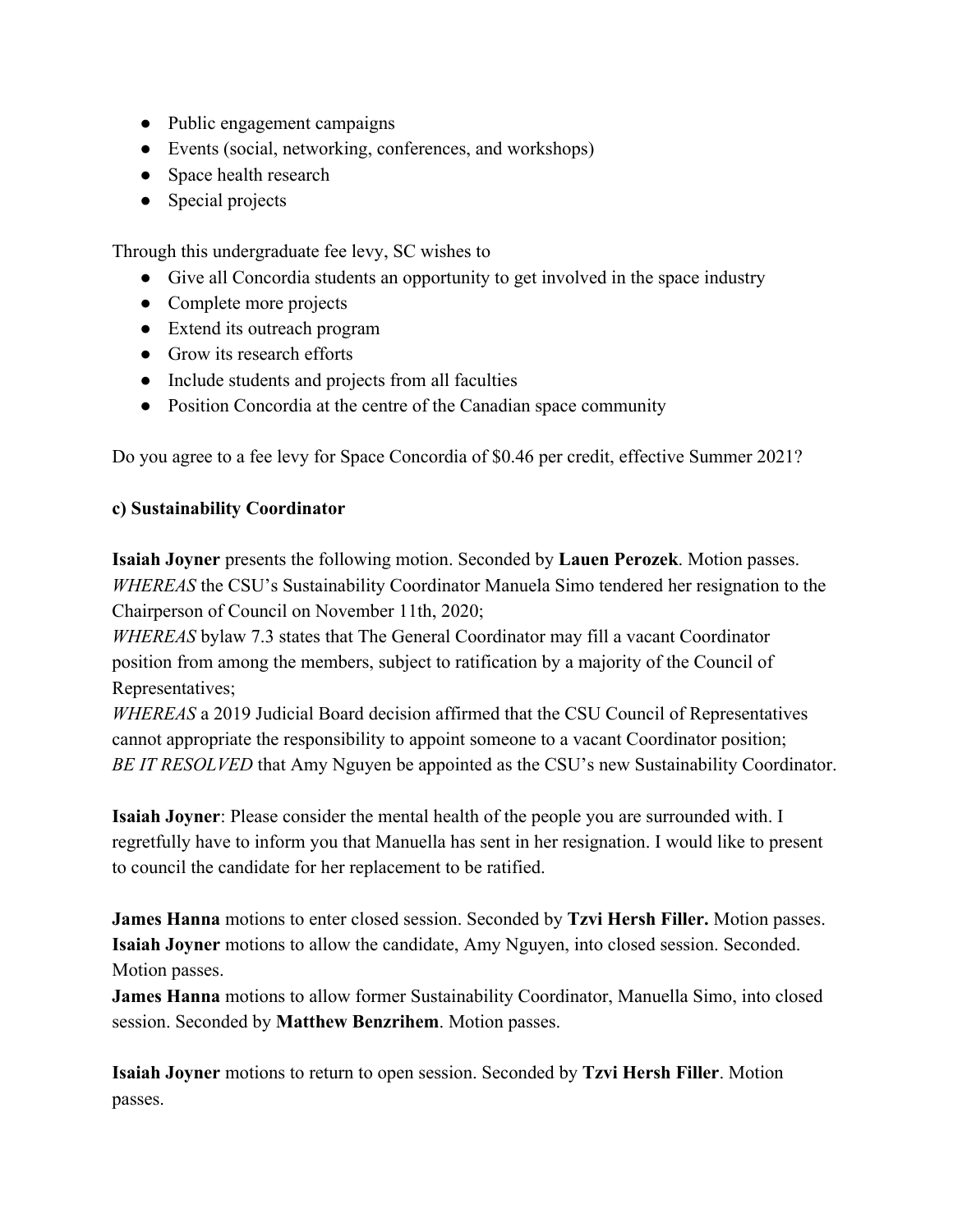**Harrison Kirshner** motions to ratify the minutes of closed session. Seconded by **Isaiah Joyner.** Motion passes.

# **7. APPOINTMENTS**

#### **a) Sustainability Committee**

**Lauren Perozek** motions to table the appointment until after the byelection. Seconded by **Harrison Kirshner.** Motion passes.

#### **b) Community Action Fund**

**Isaiah Joyner:** CAF is a funding granting body that has representation from other student-led groups. You would sit on the committee and be one of the three CSU seats to grant funding to community projects.

**Isaiah Joyner** motions to table the appointment until after the byelection. Seconded by **Daniel Amico.** Motion passes.

### **8. RETURNING BUSINESS**

### **9. NEW BUSINESS - SUBSTANTIVE**

#### **a) Financials**

**Holly Mark-Hilton** presents the following motion. Seconded by **Daniel Amico**. Motion passes. *WHEREAS* an auditor's opinion on the state of the CSU's finances for the 2019-2020 fiscal year has been produced by Deloitte LLP.

*WHEREAS* the auditor's report was produced in accordance with the generally accepted accounting principles (GAAP) and accounting standards.

*WHEREAS* the financial statements accurately reflect the CSU's financials.

*BE IT RESOLVED THAT* the CSU Council approves the CSU's audited financial statements completed by Deloitte LLP

*BE IT FURTHER RESOLVED THAT* the audited financial statements be posted on the CSU's website within 7 business days.